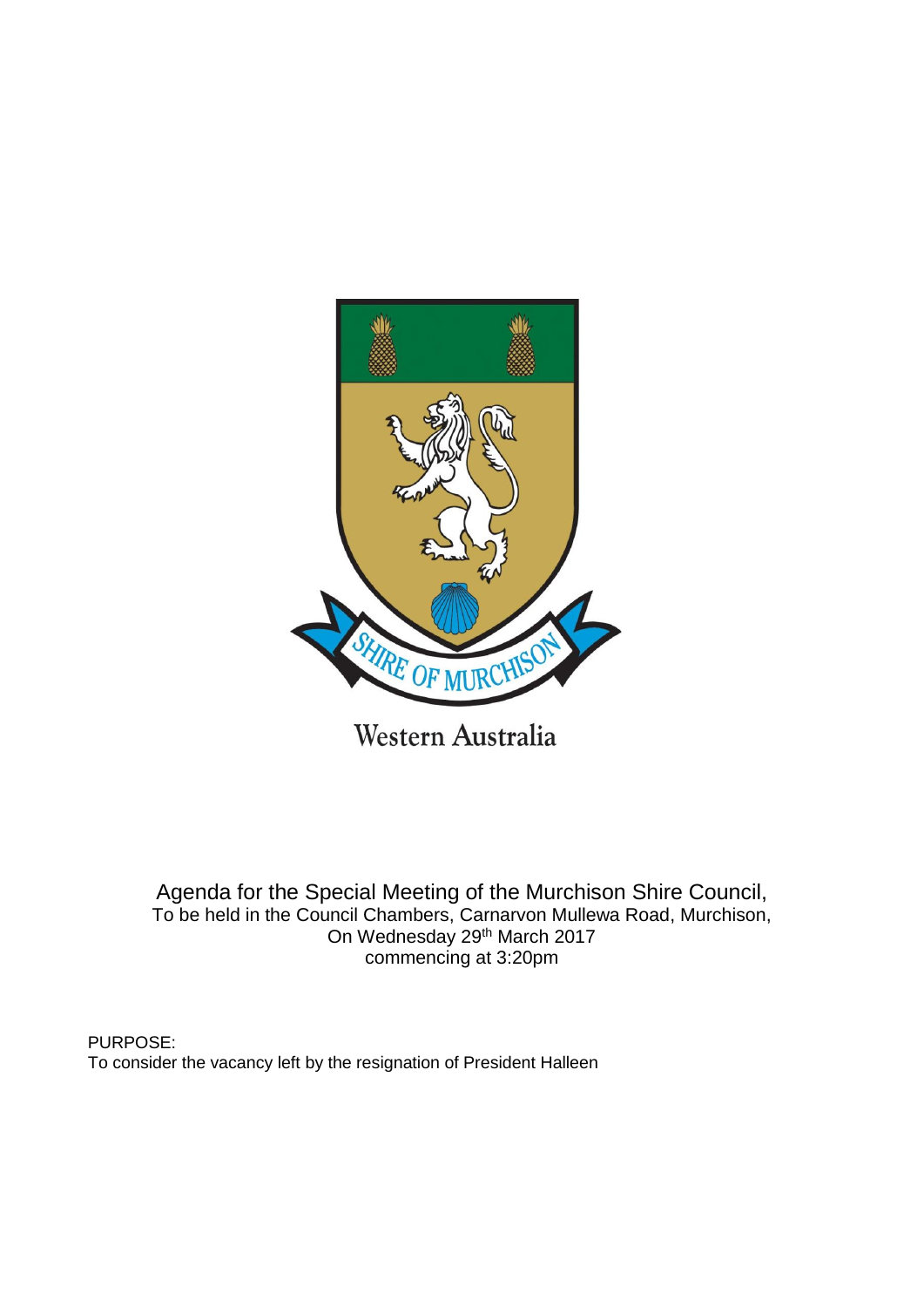## **TABLE OF CONTENTS**

|                | DECLARATION OF OPENING/ANNOUNCEMENT OF VISITORS 3                        |  |
|----------------|--------------------------------------------------------------------------|--|
| $\mathcal{P}$  | RECORD OF ATTENDANCE/APOLOGIES/LEAVE OF ABSENCE 3                        |  |
| $\mathbf{3}$   | RESPONSE TO PREVIOUS PUBLIC QUESTIONS TAKEN ON NOTICE 3                  |  |
|                |                                                                          |  |
|                |                                                                          |  |
| 5.             | CONSIDERATION OF VACANCY IN OFFICE LEFT BY RESIGNATION OF MARK HALLEEN 3 |  |
| - 6.           |                                                                          |  |
| $\overline{7}$ |                                                                          |  |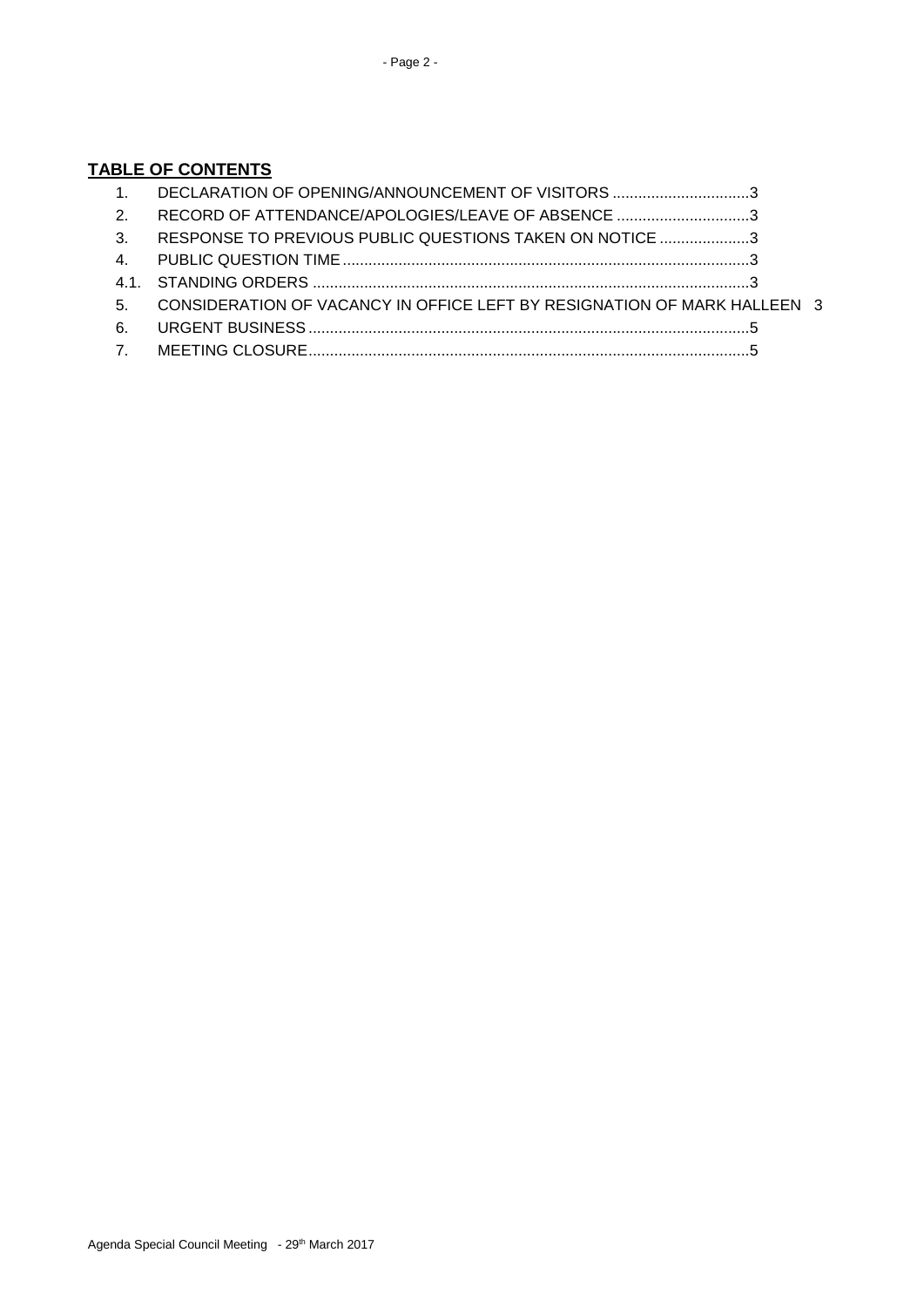<span id="page-2-4"></span><span id="page-2-3"></span><span id="page-2-2"></span><span id="page-2-1"></span><span id="page-2-0"></span>

|           | DECLARATION OF OPENING/ANNOUNCEMENT OF VISITORS                  |  |  |  |  |
|-----------|------------------------------------------------------------------|--|--|--|--|
| 2.        | <b>RECORD OF ATTENDANCE/APOLOGIES/LEAVE OF ABSENCE</b>           |  |  |  |  |
| 3.<br>Nil | <b>RESPONSE TO PREVIOUS PUBLIC QUESTIONS TAKEN ON NOTICE</b>     |  |  |  |  |
| 4.        | <b>PUBLIC QUESTION TIME</b>                                      |  |  |  |  |
|           |                                                                  |  |  |  |  |
| 4.1.      | <b>STANDING ORDERS</b>                                           |  |  |  |  |
|           | <b>Council Decision:</b>                                         |  |  |  |  |
|           | Seconded: Councillor<br><b>Moved: Councillor</b>                 |  |  |  |  |
|           | That the following Local Law Standing Orders 2001 be stood down: |  |  |  |  |

| <b>Carried/Lost:</b> | For: | <b>Against:</b> |
|----------------------|------|-----------------|
|----------------------|------|-----------------|

# <span id="page-2-5"></span>**5. CONSIDERATION OF VACANCY IN OFFICE LEFT BY RESIGNATION OF MARK HALLEEN**

| File:<br>Authors:  | 4.9<br>Dianne Daniels - Chief Executive Officer |
|--------------------|-------------------------------------------------|
| Interest Declared: | No interest to disclose                         |
| Date:              | 29/03/2017                                      |
| Attachments:       | Nil                                             |

### **Matter for Consideration:**

Council to consider requesting that the Electoral Commissioner to allow the vacancy left by the resignation of Mark Halleen to remain unfilled until the Ordinary Elections for Council to be held on the 21st October 2017.

### **Background:**

Mark Halleen recently resigned from council, effective 28 March 2017. If a member's office becomes vacant under section 2.32 —

- (a) after the third Saturday in January in the election year in which the term of the office would have ended under the Table to section 2.28; but
- (b) before the third Saturday in July in that election year,

the council may, with the approval of the Electoral Commissioner, allow the vacancy to remain unfilled and, in that case, the term of the member who held the office is to be regarded in section 4.6 as ending on the day on which it would have ended if the vacancy had not occurred.

### **Comment:**

Mark Halleen's term of office was due to have ended in October 2017 and so Council can either run an extra-ordinary election to fill that office or request permission from the Electoral Commissioner that the office remain vacant until the Ordinary Elections in October 2016

# **Statutory Environment:**

2.32. How extraordinary vacancies occur in offices elected by electors

The office of a member of a council as an elector mayor or president or as a councillor becomes vacant if the member —

- (a) dies; or
- (b) resigns from the office; or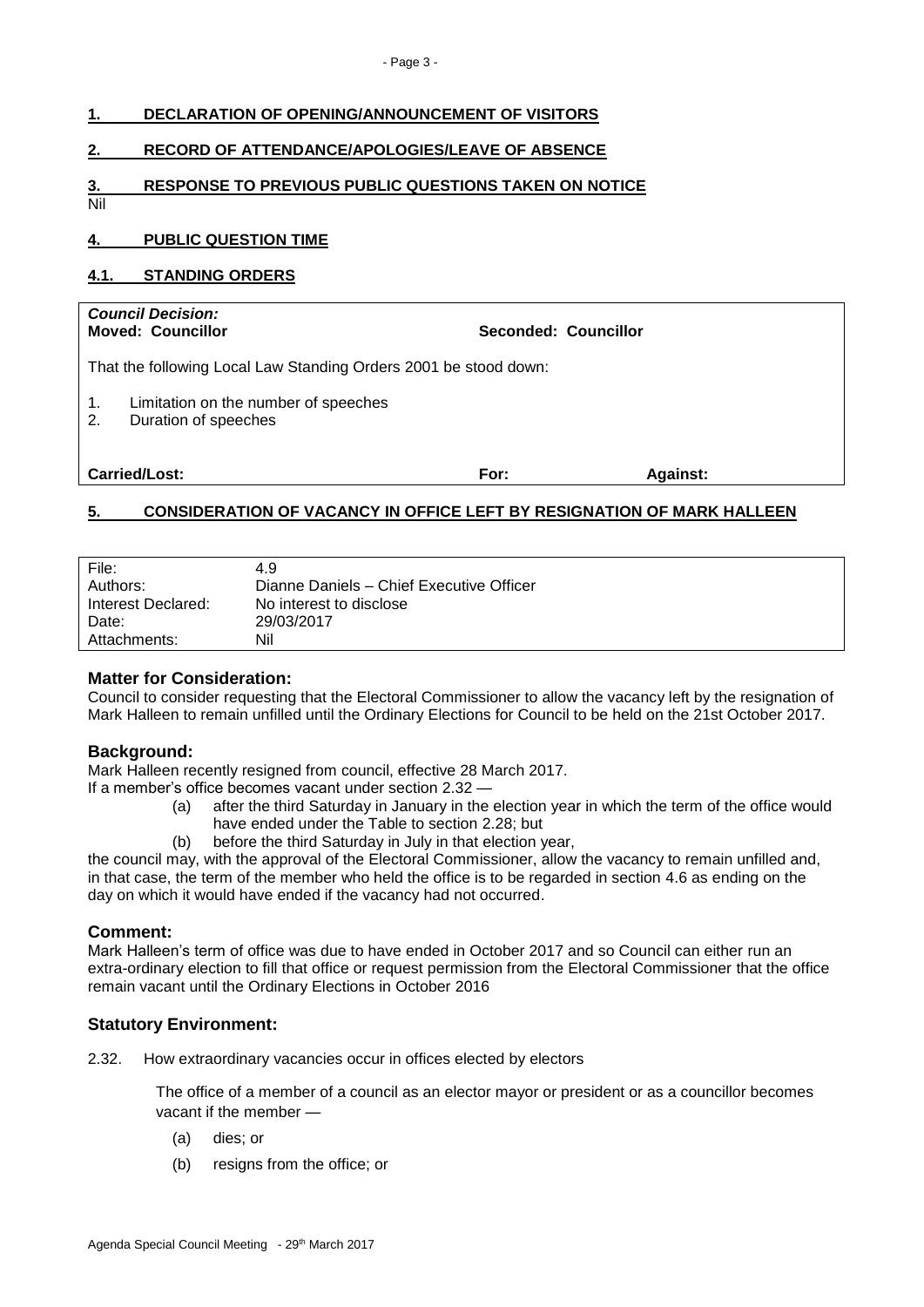- (c) does not make the declaration required by section 2.29(1) within 2 months after being declared elected to the office; or
- (d) advises or accepts under section 2.27 that he or she is disqualified, or is declared to be disqualified by the State Administrative Tribunal acting on an application under section 2.27; or
- (da) is disqualified by an order under section 5.113, 5.117 or 5.119 from holding office as a member of a council; or
- (e) becomes the holder of any office or position in the employment of the local government; or
- (f) having been elected to an office of councillor, is elected by the electors to the office of mayor or president of the council.
- 4.17. Cases in which vacant offices can remain unfilled
	- (1) If a member's office becomes vacant under section 2.32 on or after the third Saturday in July in the election year in which the term of the office would have ended under the Table to section 2.28, the vacancy is to remain unfilled and the term of the member who held the office is to be regarded in section 4.6 as ending on the day on which it would have ended if the vacancy had not occurred.
	- (2) If a member's office becomes vacant under section 2.32
		- (a) after the third Saturday in January in the election year in which the term of the office would have ended under the Table to section 2.28; but
		- (b) before the third Saturday in July in that election year,

the council may, with the approval of the Electoral Commissioner, allow the vacancy to remain unfilled and, in that case, the term of the member who held the office is to be regarded in section 4.6 as ending on the day on which it would have ended if the vacancy had not occurred.

- (3) If a councillor's office becomes vacant under section 2.32 and under subsection (4A) this subsection applies, the council may, with the approval of the Electoral Commissioner, allow\* the vacancy to remain unfilled and, subject to subsection (4), in that case, the term of the member who held the office is to be regarded in section 4.6 as ending on the day on which it would have ended if the vacancy had not occurred.
	- *\* Absolute majority required.*
- (4A)Subsection (3) applies
	- $(a)$  if
		- (i) the office is for a district that has no wards; and
		- (ii) at least 80% of the number of offices of member of the council in the district are still filled;
		- or
- (b) if —
- (i) the office is for a ward for which there are 5 or more offices of councillor; and
- (ii) at least 80% of the number of offices of councillor for the ward are still filled.
- (4) If an ordinary or an extraordinary election is to be held in a district then an election to fill any vacancy in the office of councillor in that district that was allowed to remain unfilled under subsection (3) is to be held on the same election day and Division 9 applies to those elections as if they were one election to fill all the offices of councillor for the district or ward that need to be filled.

#### **Strategic Implications:**

Nil